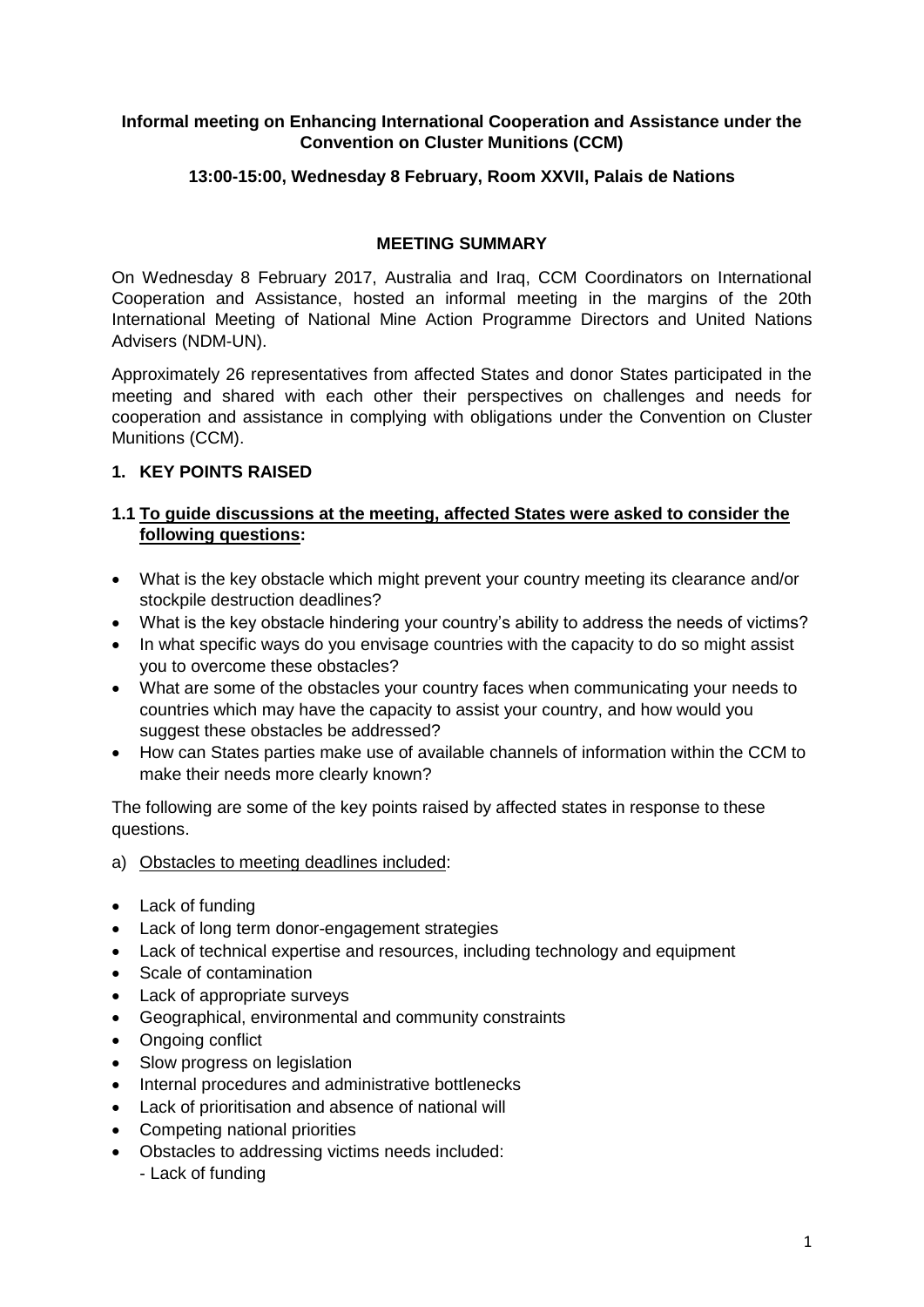- Survivors isolated in remote areas
- Large numbers of unrecorded victims
- Lack of materials for prosthetics
- b) Ways in which donor countries might assist affected states included:
- Provision of funding
- Building the capacity of local NGOs and national authorities
- Engaging with local mine action authorities and not working only through international NGOs
- Informing national authorities of aid being delivered and its beneficiaries
- Establishing a high-level donor committee to coordinate provision of assistance and track funding
- c) Recommendations on communication challenges included that:
- It was important for affected states to use all available channels, whether formal or informal, and not rely solely on bilateral channels for funding.
- There was good potential in the individualised approach and using a coalition of donors to concentrate on one problem faced by an affected state.

#### **1.2 Donor states were asked to consider the following questions:**

- What challenges does your country consider to be the priority issues to address through international cooperation and assistance?
- How should countries facing these challenges communicate with your country to secure access to possible funding or technical assistance your country may provide to address these issues?
- What are some of the obstacles your country faces when providing international cooperation and assistance to affected countries, and how would you suggest these obstacles be addressed?
- How can States parties make use of available channels of information within the CCM to make their needs more clearly known?

The following are some of the key points raised by donor states in response to these questions.

#### a) Priority issues to be addressed included:

- Failure of affected states to meet Convention deadlines
- Improvement of national coordination mechanisms
- The sustainability of victim assistance
- Building sustainable national capacity and ownership of challenges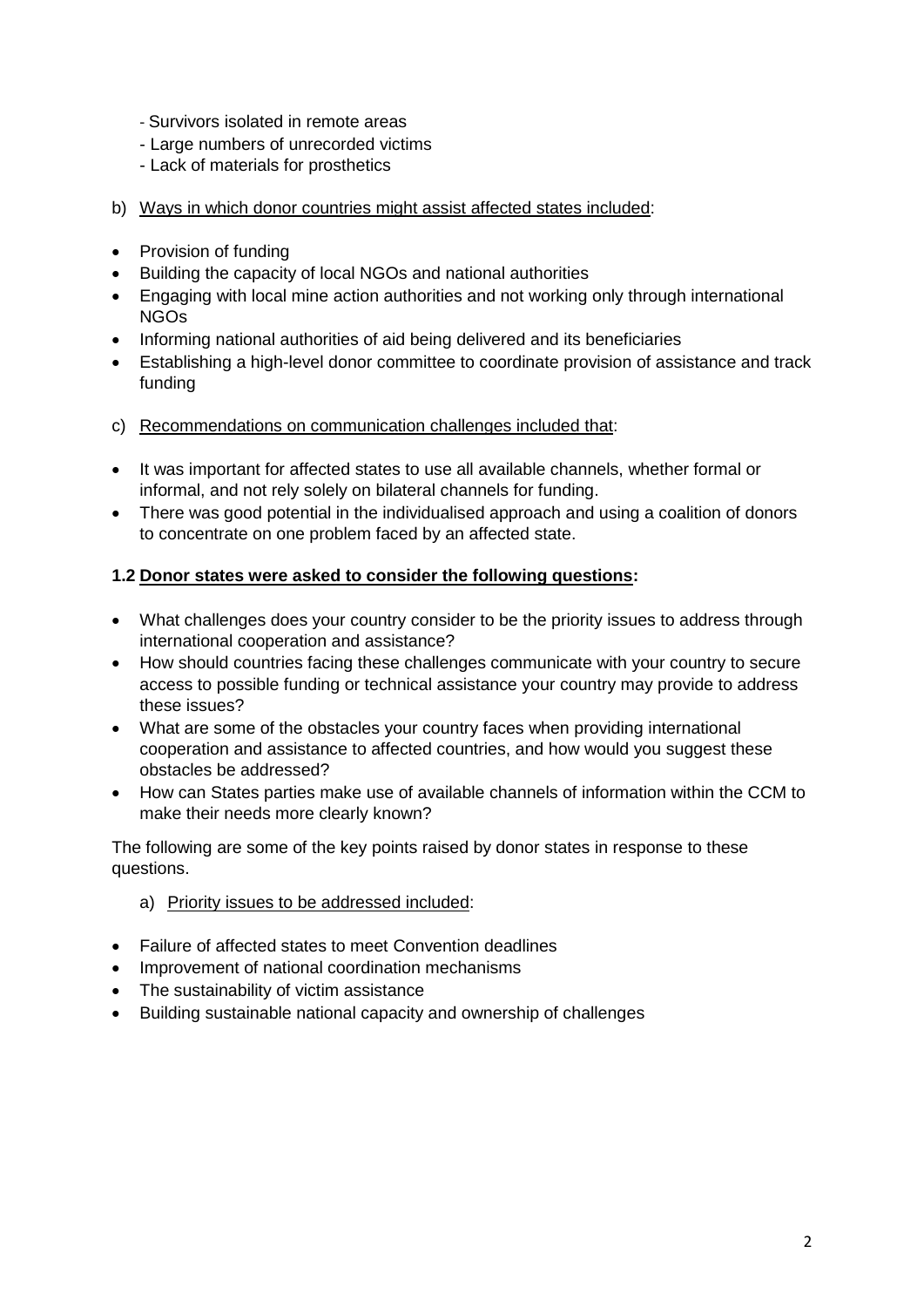### b) Recommended channels of communication included:

- Affected states requiring assistance could best communicate their needs to donor states through: donor state embassies or missions in country or in Geneva; partner NGOs; or in meetings in the margins of multilateral conferences
- Article 7 transparency reports
	- c) Obstacles to providing assistance included:
- Limitations on the provision of assistance to approved NGOs or international organisations
- Lack of communication and coordination between national agencies involved in the provision of assistance
	- d) Observations on enhancing communication included:
- Affected states should provide as much detail as possible on needs and proposed strategies for meeting them when requesting assistance
- Closer coordination was required between donors and NGOs
- There was potential utility in the individualised approach, country coalitions and country specific workshops to bring relevant stakeholders together to target problems and accelerate progress.
- There should be greater collaboration and coordination of effort between the CCM and MBC

# **2. DETAILED RECORD OF THE MEETING**

# **2.1 Introductory remarks:**

- a) Australia and Iraq, CCM Coordinators on International Cooperation and Assistance, explained that the basic purpose of this meeting was to facilitate communication and sharing of information on good practices between affected states and states in a position to provide assistance (donor states). There were a number of affected states with needs and challenges, particularly states who were facing imminent deadlines for the destruction of stockpiles under Art III, clearance under Art IV, and facing difficulties in meeting VA obligations under Art V. In some cases these challenges and needs have not been communicated to others. The key objectives for the meeting were:
- to provide a new, additional channel through which unmet needs and challenges could be directly raised by affected states with donor states;
- to help affected states understand how they could access assistance more effectively by hearing directly from donor states about their priorities and procedures for provision of assistance, and similarly help donor states understand what difficulties affected states face in accessing assistance; and
- to provide the foundations for the establishment of enhanced partnerships between affected and donor states which will facilitate timely and effective implementation of treaty obligations.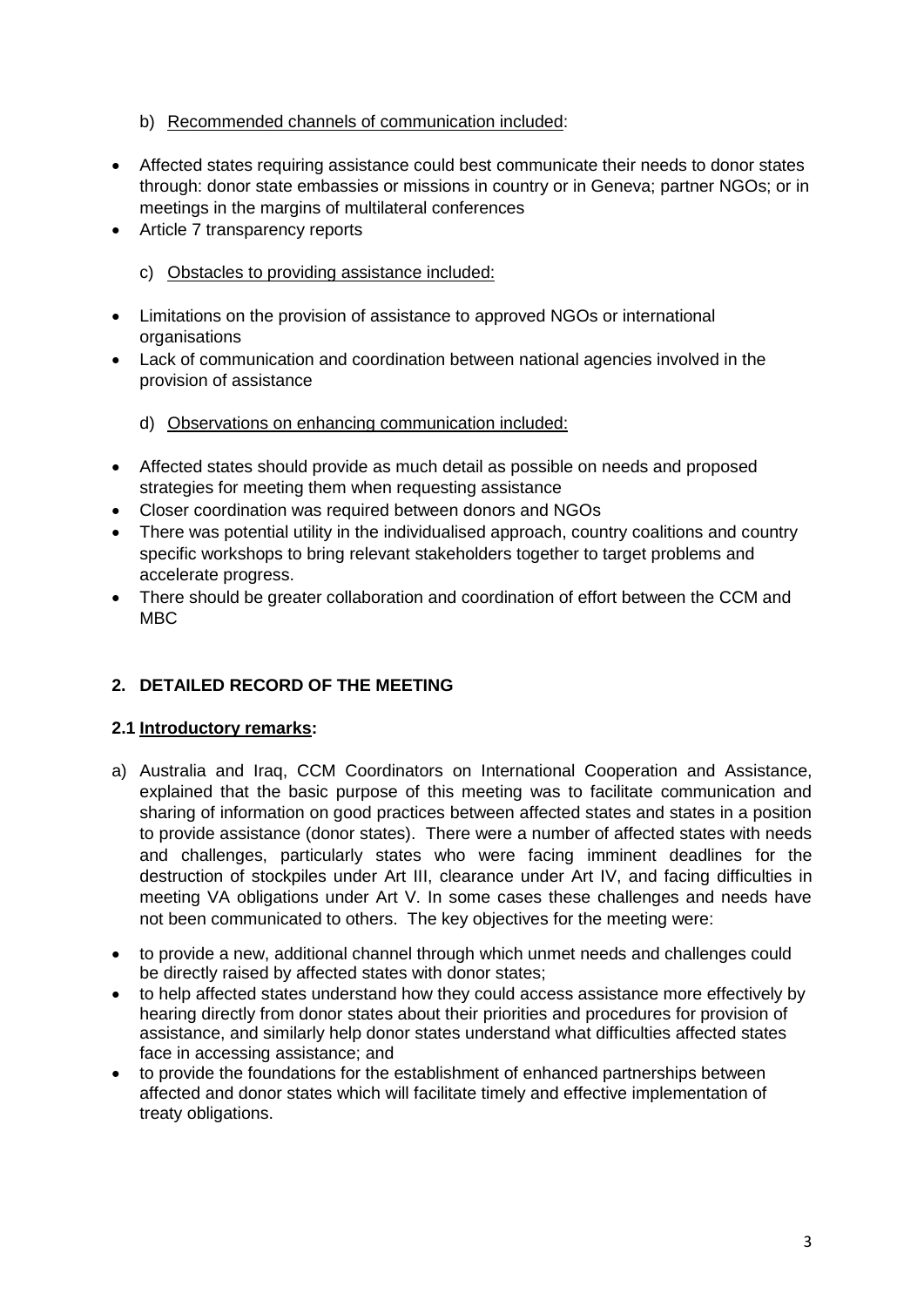b) Director of the CCM Implementation Support Unit (ISU), Ms. Sheila Mweemba, provided the following overview of relevant information provided in 2015 Annual Transparency Reports:

# *Article 6 - International Cooperation and Assistance*

- 10 States parties requested assistance in their 2015 Annual Report, 14 reported to have provided assistance to affected States though only 4 reported to have received assistance:
- 11 States parties also reported allocating national resources to implement the CCM. However, most neither specified precise amounts nor to which thematic areas the funds were allocated:
- Of the 14 States that provided assistance, most reported on general mine action funding without specific reference to CCM implementation (making it difficult to have a clear picture of assistance dedicated towards CCM implementation):
- No donor State reported to have provided assistance in direct response to a request formulated in Art. 7 Reporting.

# *Article 3 - Stockpile Destruction*

- 9 States parties remain with obligations under Article 3 (counting only States that have officially reported to have SD obligations);
- 2 States Parties have deadlines coming up in 2018 first Convention deadlines. Neither has requested assistance. It is unclear whether the 3 with deadlines in 2019 are on track as the 2016 Art. 7 Reports have not yet been submitted.

# *Article 4 - Clearance*

- 10 States parties currently remain with obligations under Article 4;
- 9 States parties requested assistance in their 2015 Annual Report;
- 4 States reported to have received assistance:
- 14 States reported to have provided clearance assistance to affected States.

# *Article 5 - Victim Assistance*

- Of the 11 States parties that reported having obligations under Article 5, 6 States requested for assistance in implementing their obligations;
- 1 reported to have received assistance:
- 10 reported to have provided Art. 5 implementation assistance to affected States.

# **2.2 Interventions by States:**

- a) An affected State noted:
- In its case completion of stockpile destruction was not so much an issue of financing or capacity, but more of internal procedures and the handling of priorities: It had a number of stockpiles of excess ammunition and weapons; the destruction of its cluster munitions stockpile was just one of the issues that needed to be dealt with.
- It was important for affected states to use all available channels, whether formal or informal, and not rely solely on bilateral channels for funding.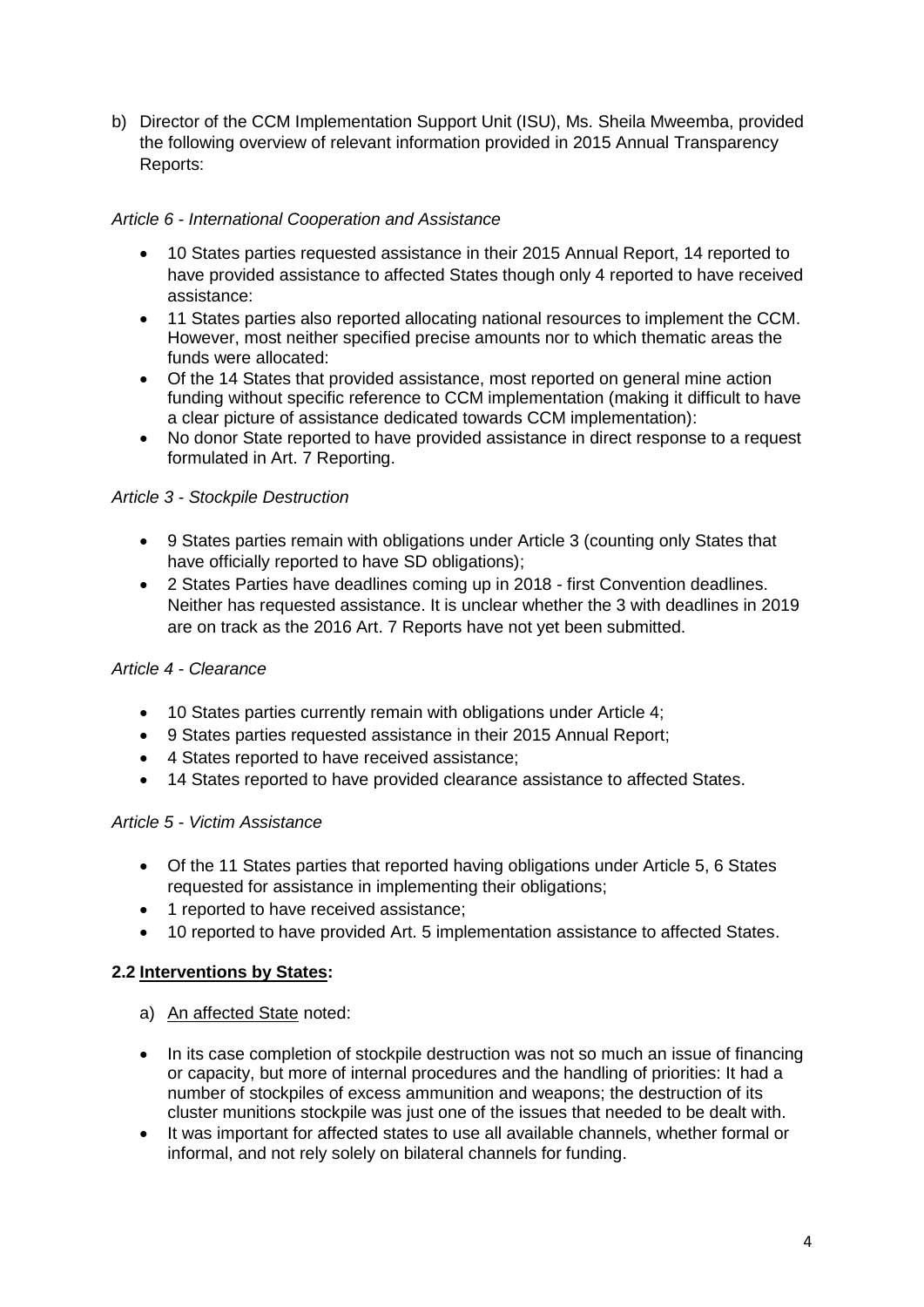# b) A donor State noted:

- Its focus on a *No new victims* approach, and doing as much as possible with the available funds i.e most effective use of resources
- It was working with Mine Action authorities, civil society and operators.
- Dialogue between demining NGOs and governments was critical.
- To access its assistance, affected states should approach its embassies in country directly, as well as making contact in the margins of meetings such as the NDM-UN.
- Achieving a cluster munitions free world would require national ownership and coordination.
- Political will to make demining a priority was critical.
- National ownership and coordination were key prerequisites for funding.
- The usefulness of consultations between affected and donor states at CCM meetings of states parties, facilitated by the relevant coordinators and the ISU.
- It recommended country specific workshops to bring relevant stakeholders together to target problems and accelerate progress.

#### c) An affected State noted:

- There were many priorities at the political level and demining was sometimes not a national priority - national will was essential for completion.
- The importance of raising awareness and advocating on the issue of mines/cluster munitions at national level.
- The importance of finding ways to link mine action to other thematic issues in order to raise funds and awareness at the national level.
- The importance of integrating mine action priorities in national development strategies.
- The importance of facilitating processes to access funding (e.g. from the EU)
- There was good potential in the idea of using a coalition of donors to concentrate on one problem.
- Securing funding to support implementation was a key challenge as funding often went to the same affected states.
- Complex procedures to access donor funding were a major challenge.
- d) A donor State noted:
- Mine action was integrated in its international development and cooperation program, with a focus on capacity-building including the provision of equipment and training – the goal was to create the conditions for sustainability for the long term.
- There were a variety of ways in which a country in need of assistance could reach out to it, including engaging with its Permanent Mission in Geneva during official meetings or local diplomatic offices, making contact with the its Agency for Development Cooperation through its country offices and approaching the civil society partners that it worked through
- Obstacles when providing assistance included the provision in its national law that prevented partnering with or funding military authorities in beneficiary countries.
- Bilateral meetings with its Permanent Mission or delegations in the margins of official meetings of conventions were the best way for affected states to approach it.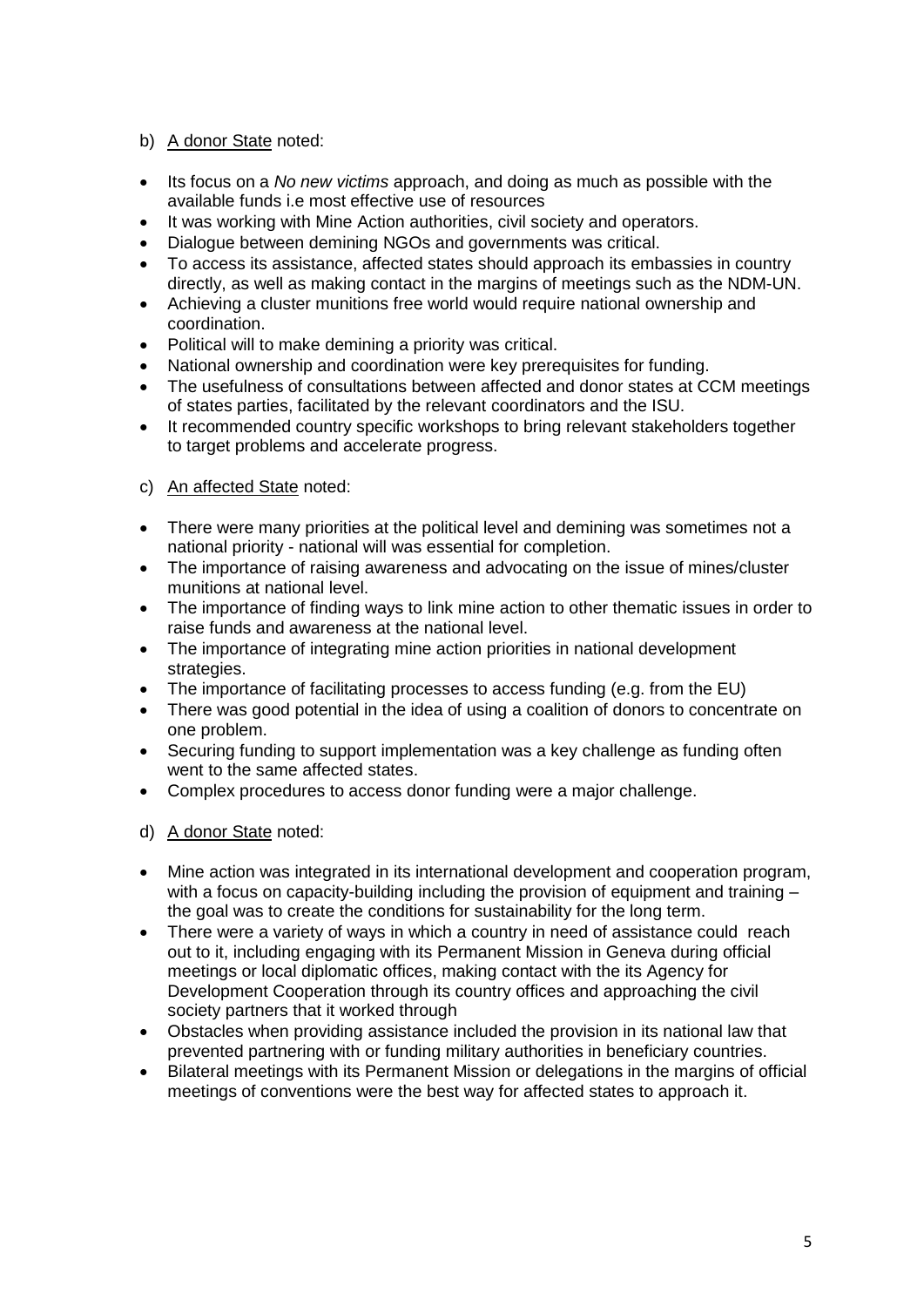- e) An affected State noted:
- It faced particular challenges ensuring the prioritisation of the completion of its obligations under the CCM.
- It faced a number of challenges, including:
	- a lack of technical expertise on the destruction process;
	- identifying an appropriate location for destruction;
	- how to mitigate the environmental and community impacts of destruction.
- It required expert assistance on the destruction process.
- It welcomed further bilateral engagement on these issues with those states in a position to assist.
- f) A donor state noted:
- Its two main priorities were mine clearance and an integrated approach to victim assistance.
- A key obstacle for affected states in accessing its funding was that funding could only be provided through NGOs or international organisations with which it was already working.
- Affected states should reach out directly to embassies and missions abroad to access its funds
- g) An affected State noted:
- Funding was a critical problem; it had insufficient budget to carry out technical surveys, non-technical surveys and clearance.
- Its particular challenges included the fact that its remaining contaminated land was contaminated with both landmines and cluster munitions.
- h) A donor State noted:
- Its focus on empowering local authorities to deal with problems in their territory, anchoring mine action and linking mine action with development.
- Affected states could communicate their needs to it bilaterally or through its development agencies.
- Affected states needed to ensure that they provided as much detailed information as possible about the issue on which they required assistance.
- It welcomed requests for assistance that were realistic, achievable and had milestones and other useful information which would give it confidence regarding the potential for the project.
- Affected states should also provide as much detail as possible in their Article 7 reports.
- Many of the obstacles it faced were related to coordination because of the numerous agencies within its Government that were involved in mine action; different organisational units (such as its development agency and armed forces) had different priorities and different ways of approaching mine action.
- Meetings between donor and affected states on the margins of meetings in Geneva were useful.
- There was a real need for an individualised approach to addressing states' challenges.
- The importance of coordination of efforts between the CCM and MBC.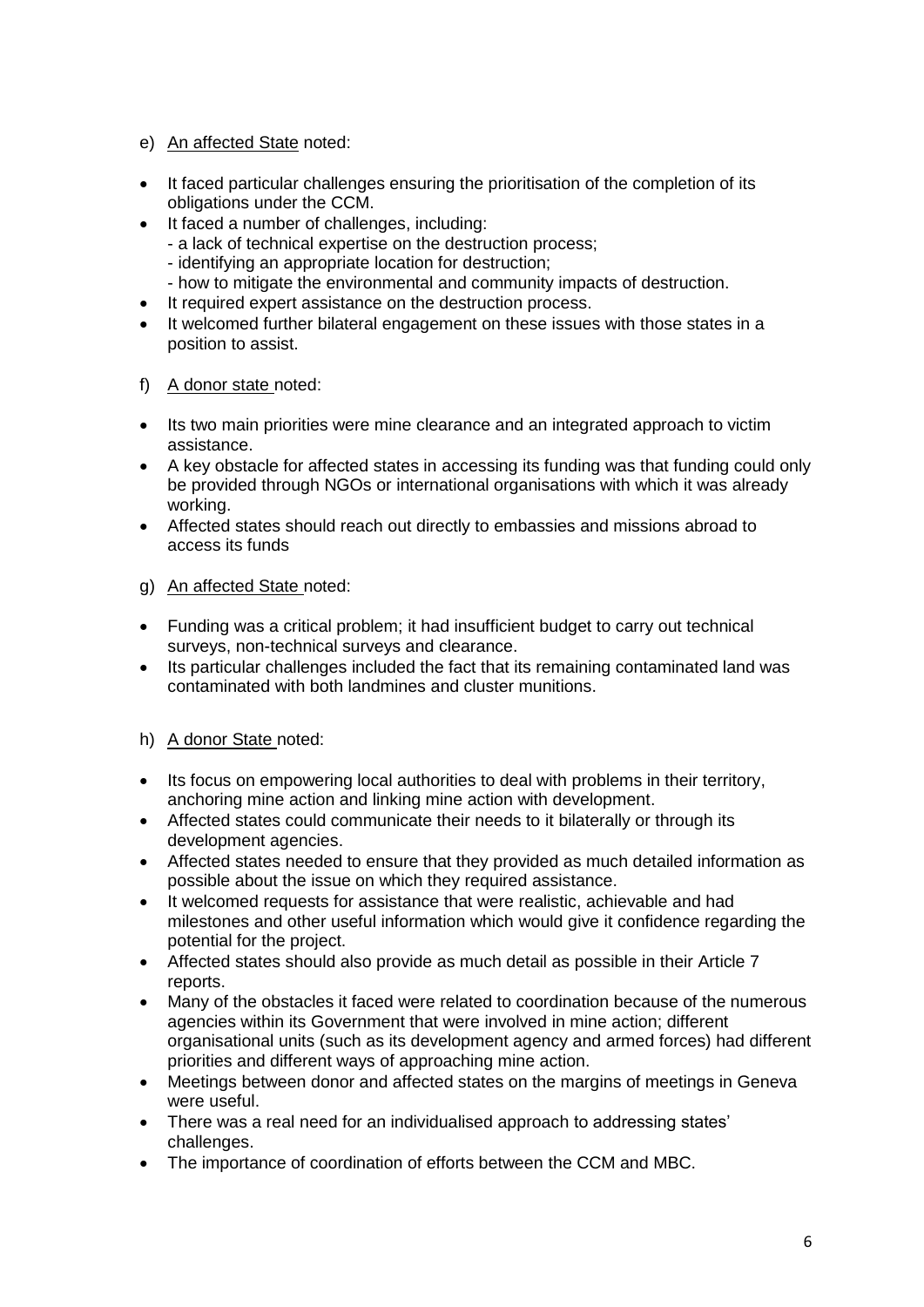- It was often difficult for donors to determine whether funding for cross-cutting activities such as victim assistance, survey and clearance was being spent on work under the CCM or MBC.
- i) An affected State noted:
- It would be impossible to meet its convention deadline because of the extent of contamination, difficult geography, and lack of resources, including tools and appropriate technology.
- It was difficult to predict the timeline for completion given scope of the problem.
- Key obstacles hindering its ability to address the needs of victims included that: many survivors lived in rural and remote areas; the lack of domestic resources to meet the needs of victims; and the unpredictability of UXO accidents.
- It required more resources to comply fully with CCM, in particular technical knowledge and funding for its clearance teams.
- It was difficult to communicate the extent of its needs
- It was also difficult to demonstrate the impact of clearance work, particularly as contaminated land was often already being used as agricultural land, so clearance did not have a marked impact on productivity.
- The importance of ensuring line ministries communicate effectively and systems are in place to ensure information is transferred across the whole of government.
- The importance of using emerging technology to support streamlined and effective methods to monitor needs of victims and survivors.
- Donor countries should adopt a long term vision of support for implementation in countries with such extensive contamination.
- j) A donor State noted:
- Affected states should engage with its diplomatic posts in country and concretely explain where mine action factors in any priorities for bilateral assistance (where applicable). They can also engage with its representatives in the margins of multilateral meetings, regarding accessing assistance, and also on planning and priorities.
- Affected states should be clear in identifying their specific needs and challenges, including current levels of skills and capabilities, what was required in terms of equipment and training, the level at which this needed to be sustained and relevant timelines, and any security concerns for those doing capacity building in their country.
- The potential for states that are party to the AMPBC and CCM to integrate and streamline the use of tools in those Conventions which support a voluntary individualised or tailored approach, and the value of informal collaboration between the APMBC and CCM in supporting such work and avoiding duplication.

#### k) An affected State noted:

- Building the capacity of local NGOs was of high importance in meeting national challenges.
- The key challenge was securing long-term funding, when donors had other priorities.
- There was a need for better coordination among donors and with affected countries.
- It encouraged establishing a high-level donor committee to discuss the needs of, and track and coordinate funding to all affected countries based on previous assessment and their commitment under the CCM.